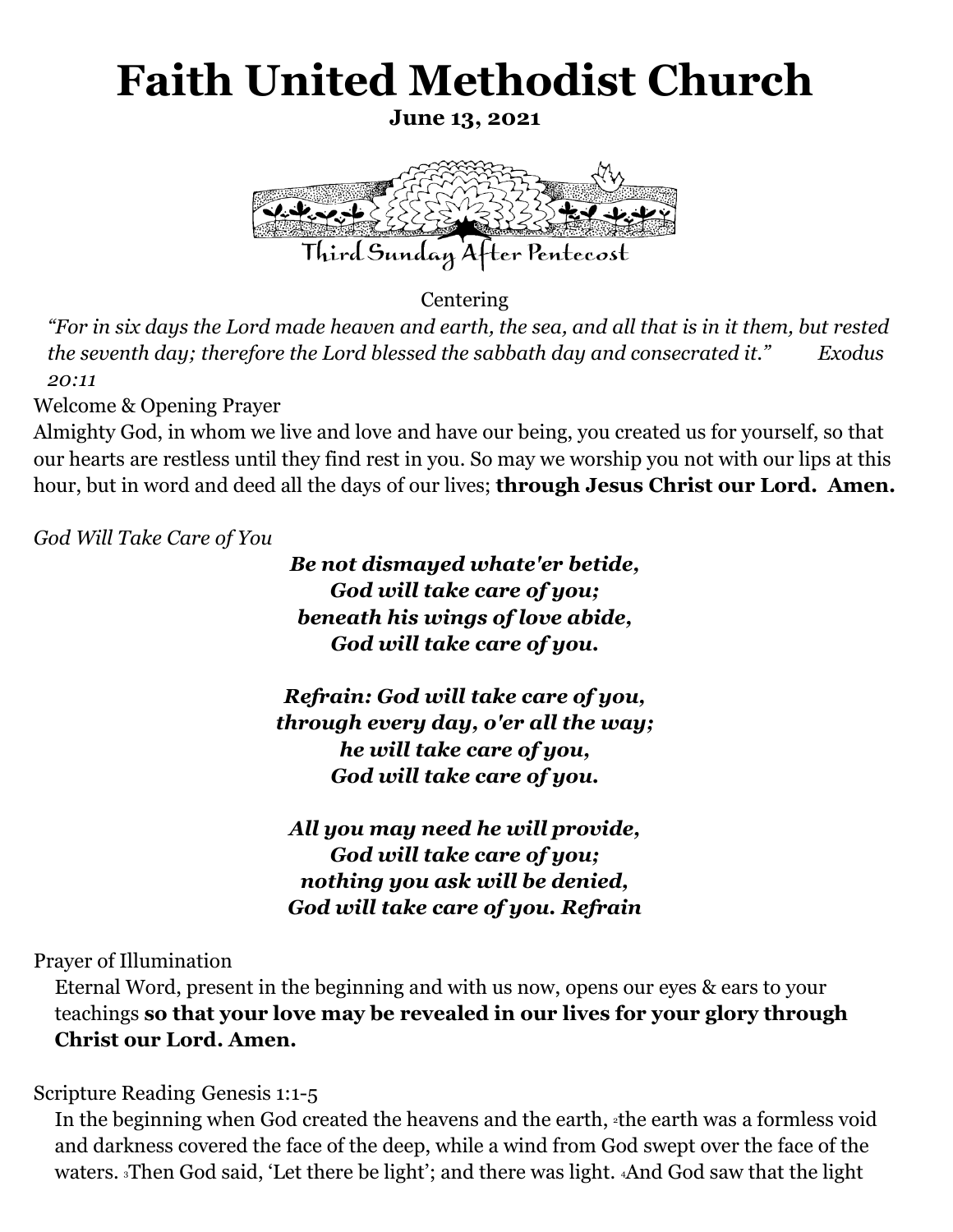was good; and God separated the light from the darkness. <sup>5</sup>God called the light Day, and the darkness he called Night. And there was evening and there was morning, the first day.

Scripture Reading Psalm 46

- <sup>8</sup> Come, behold the works of the Lord; see what desolations he has brought on the earth.
- <sup>9</sup> He makes wars cease to the end of the earth; he breaks the bow, and shatters the spear; he burns the shields with fire.
- <sup>10</sup> 'Be still, and know that I am God! I am exalted among the nations, I am exalted in the earth.'
- $\mathbb{I}$  The Lord of hosts is with us: the God of Jacob is our refuge. *Selah*

The Word of God, for the People of God. **Thanks Be to God. Amen**.

Children's Time Special Music *The Comforter Has Come*

Witness *Be Still* Music *Be Still My Soul*  Joys & Concerns Prayer of the People

In peace, we pray to you, Lord God. For all people in their daily life and work; for our families, friends, and neighbors, and for those who are alone. Lord, in your mercy, **hear our prayers.**

For this community, the nation, and the world; for all who work for justice, freedom, and peace. Lord in your mercy, **hear our prayers.**

For the victims of hunger, fear, injustice, and oppression. For the just and proper use of your creation; Lord, in your mercy, **hear our prayers.**

For all who are in danger, sorrow, or any kind of trouble; for those who minister to the sick, the friendless, and the needy. Lord, in your mercy, **hear our prayers.**

For the peace and unity of the Church of God; for all who proclaim the Gospel, and all who seek the Truth; Lord, in your mercy, **hear our prayers.**

For those who face health issues, diagnosis, surgery & care, Lord, in your mercy, **hear our prayers.**

For those who have died grant eternal rest and may light perpetual shine upon them and all who grieve, Lord in your mercy, **hear our prayers.**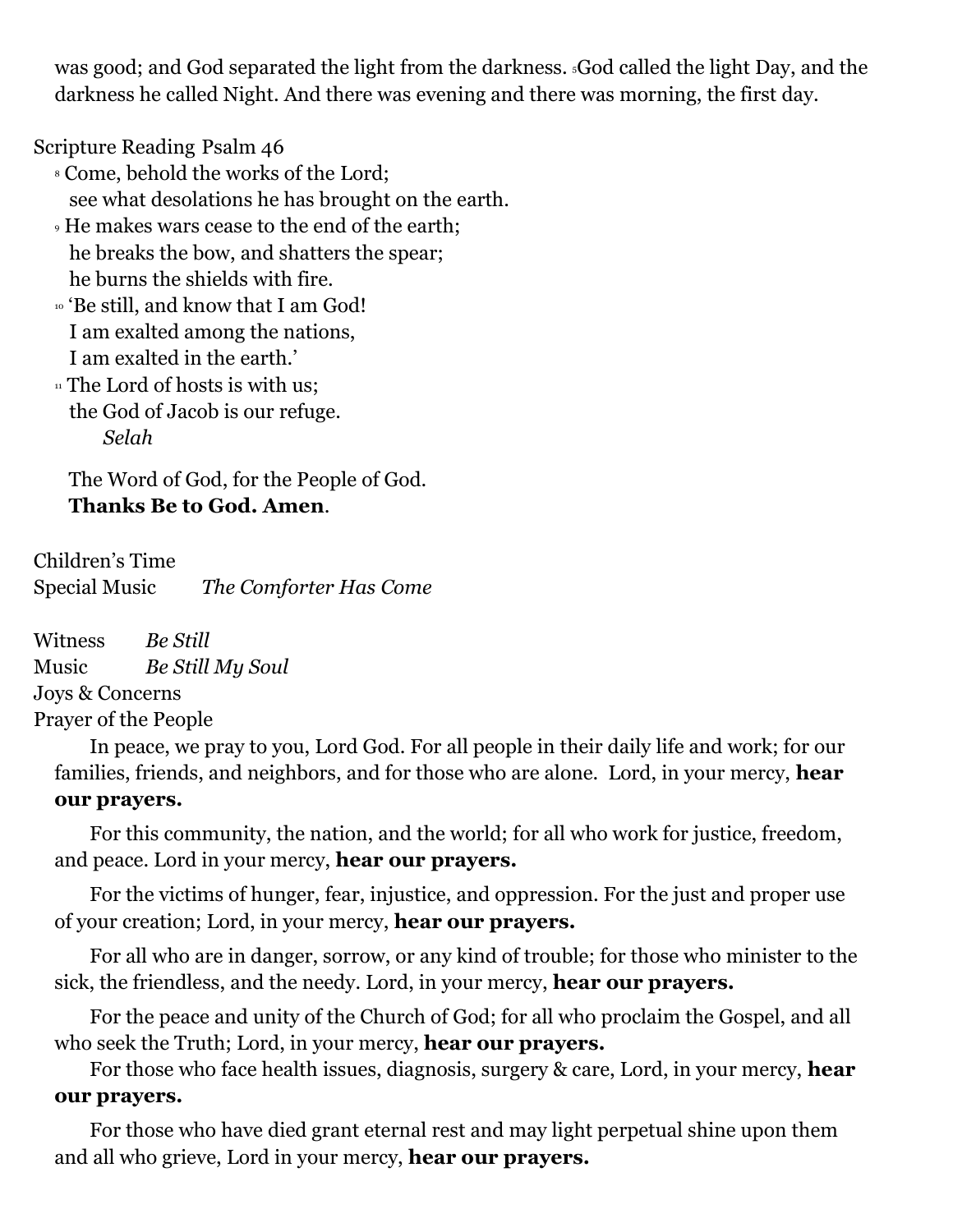For all that brings us joy and for all those who journey, Lord in your mercy, **hear our prayers.**

For your mercy is great we gather all these prayers that have been spoken and those written on our hearts to you, **as we lift our prayers to you together, saying, Our Father...**

Offering & Prayer for the Gifts of the Community

O God, our hope, transform our gifts and the acts of giving into ministries of love and compassion to all the persons this church serves in your name. **Amen.**

*A Mighty Fortress Is Our God*

*A mighty fortress is our God, a bulwark never failing; our helper he amid the flood of mortal ills prevailing. For still our ancient foe doth seek to work us woe; his craft and power are great and armed with cruel hate, on earth is not his equal.*

*And though this world, with devils filled, should threaten to undo us, we will not fear, for God hath willed his truth to triumph through us. The Prince of Darkness grim, we tremble not for him; his rage we can endure, for lo, his doom is sure; one little word shall fell him.*

Benediction

Go forth from this time and place, encouraged to slow down, to recover who God made us to be as we share God's love with those we meet this week. May the blessing of God, Father, Son & Holy Spirit be with you this day and always. **Amen**.

**Attributes** "*God Will Take Care of You*" Words Civilla D. Martin, 1904, Music: W. Stillman Martin, 1905, in public domain, "*A Mighty Fortress Is Our God"* words & music by Martin Luther, 1529, in public domain. "*The Comforter Has Come"* words & music by Randy Cox & Wes Ramsey, ©2008 Belden Music Publishing/August Press/ASCAP used by permission through Worship Today Music Service. Scripture quotations is from The New Revised Standard Version of the Bible, New York: Oxford University, © 1996. National Council of the Churches of Christ in the United States of America. Prayers of the People adapted from *The Book of Common Prayer and Administration of the Sacraments and Other Rites and Ceremonies of the Church: Together with the Psalter or Psalms of David According to the Use of the Episcopal Church. New York :Seabury Press, 1979.* Liturgy from The United Methodist Book of Worship ©1992, United Methodist Publishing House, used with permission. CCLI License #3821436 One License A-733754 used by permission.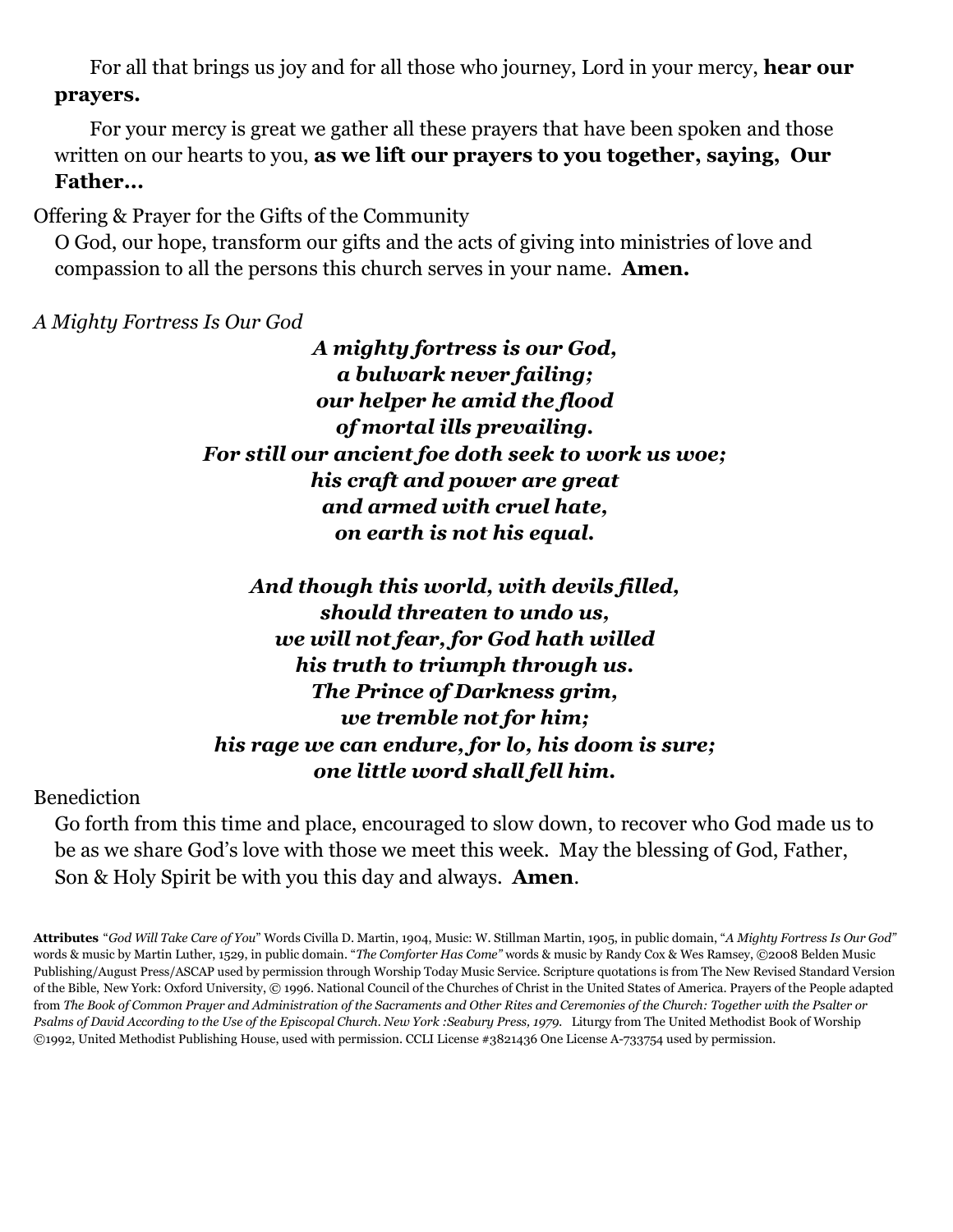Laura Arceneaux Margaret Arceneaux Paul Arceneaux, Jr. Sidney Arceneaux Kim Craigen Ard *Family of Lucian Adams* Dolores Anderson Vee Battaglio Kathy Bahena Brenda Bermaster Lloyd Betar Mary Bevil Roland Blanchard Bonnie Blankenship Donna Suppa Bolton Jo Bordeaux Pat Borel Glenda Brooks Jean Brooks Kent Broussard Ann Campbell Norma Campbell Robert & Roxie Castilaw Jared Castolenia Matthew Cerda Tana Champeau Rebecca Chance Billie Cherry Kim Wilber Conn Derick Cooper Kyle & Beth Craigen Dakota Crutchfield John & Emily Davis *Family of David Day* Bobbye Dean Mary Delafosse Tammy Dufour Julie Duplichan Keven Dupre Marli Dupuy Joe Floyd

## **Prayer List**

Sheila Frederick Lorene Green Rachel Grimmett Robert Hargraves Connie Hebert MaryJo Hebert *Family of Susie Hesselteine* Edna & Raymond Jones Selwyn Jones Alice Kethley Kristi Key Bud Landry Clyde Landry Dora Mae LeDaux Fred Ledesma Alice & Louis Loftin Toby, Summer, Emmi & baby Lough Jillaine Lucas Orianna Marchand Matt Markos Barbara Martin Randy & Shannon Mayfield John McGee Carlene Minaldi Gary & Vicky Minaldi Linda Meyers Ron & Michelle Mueller Joyce Murphy Arnold Northcut Kelly Simmons Owens *Family of Ruby Parker Family of Julie Peltier* Melva Phillips Harlan Phipps Mercedes Pierson Kenny Puckett Faye Porter Charles Quinn Regina Rahman-Wang Eva Ramirez Beverly Reese Buddy Renkema

Nikki Castilaw Rice Rachel Richard Edward Rivet *Family of Darlene Rivett* Randy Rivett Floyd Roche *Family of Anthony Romero* Ezekiel Romero Joann Savelle H.G. Schonenberg Shawna Shaw Loretta Shearer Brooke Simon The Smith Family James Sowell Kim Streed Bob Taylor Sadina Hammock Ward Ronald Weeks Mary Alice Weitzel Herschel Williams Mary Rose Williams Gail Wright Greta Zeralsky

[faithfannettumc@gmail.com](mailto:faithfannettumc@gmail.com) + 409.794.1121 (office) + 832.792.4951 (Pastor)



We are called to: **be transformed** by God's love, Christ's sacrifice and the Spirit's work in our lives; **be engaged** with all of God's children from the small to the tall, the near and the far; **celebrate**, worship & praise God as we care for each other; **share** the Good News of God's love in our thoughts, words and deeds.

**Attributes** "*The Church is One Foundation*" Words Samuel J. Stone, 1839-1900, Music: Samuel Sebastian Wesley, 1810-1876 in **Public domain, "***God of Grace & God of Glory***" words Henry Emerson Fosdick, 1930 & music by John Hughes, 1907, in public** domain. "*It Is Well With My Soul"* words by Horatio G. Spafford, 1873, music: Philip P. Bliss , 1876, in public domain. Scripture